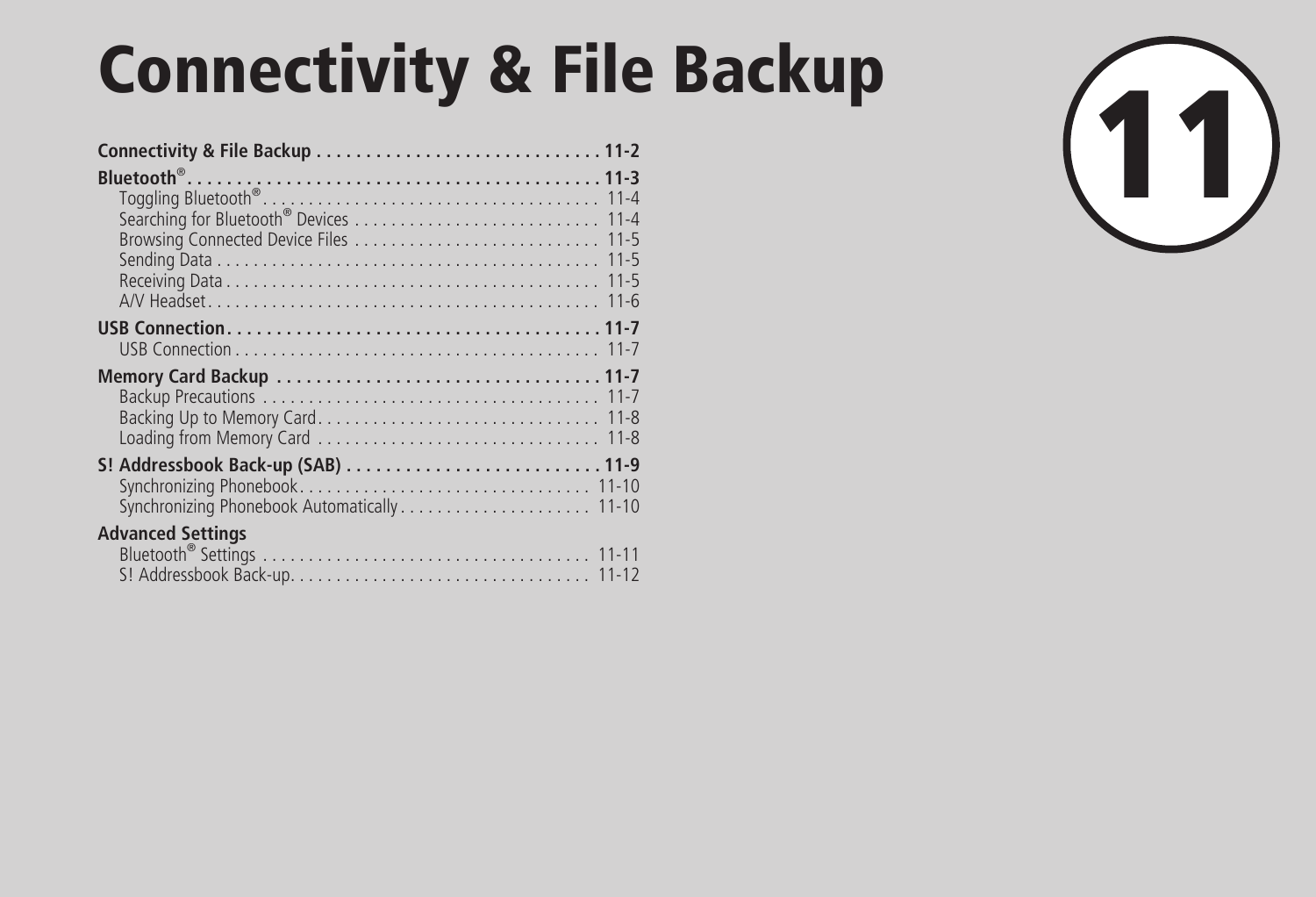# <span id="page-1-0"></span>**Connectivity & File Backup**

Send/Receive data with Bluetooth® function and backup data with S! Addressbook Back-up. In this chapter, data transmission and File Backup are described.

\* S! Addressbook Back-up requires a separate subscription.

### Data Transmission and the Data Transmission

Transmit data with following functions.

- Bluetooth<sup>®</sup> ( $\bigcirc$ P.11-3)
- $\cdot$  USB Connection ( $\bigcirc$ P.11-7)





Backup data with Memory Card or PC ( $\bigcirc$ P.11-7).



Backup Phonebook entries on Server with S! Addressbook Back-up. Even if data is lost, restore lost Phonebook entries from S! Addressbook Backup.

Edit Phonebook backup with PC ( $\bigcirc$ P.11-9).

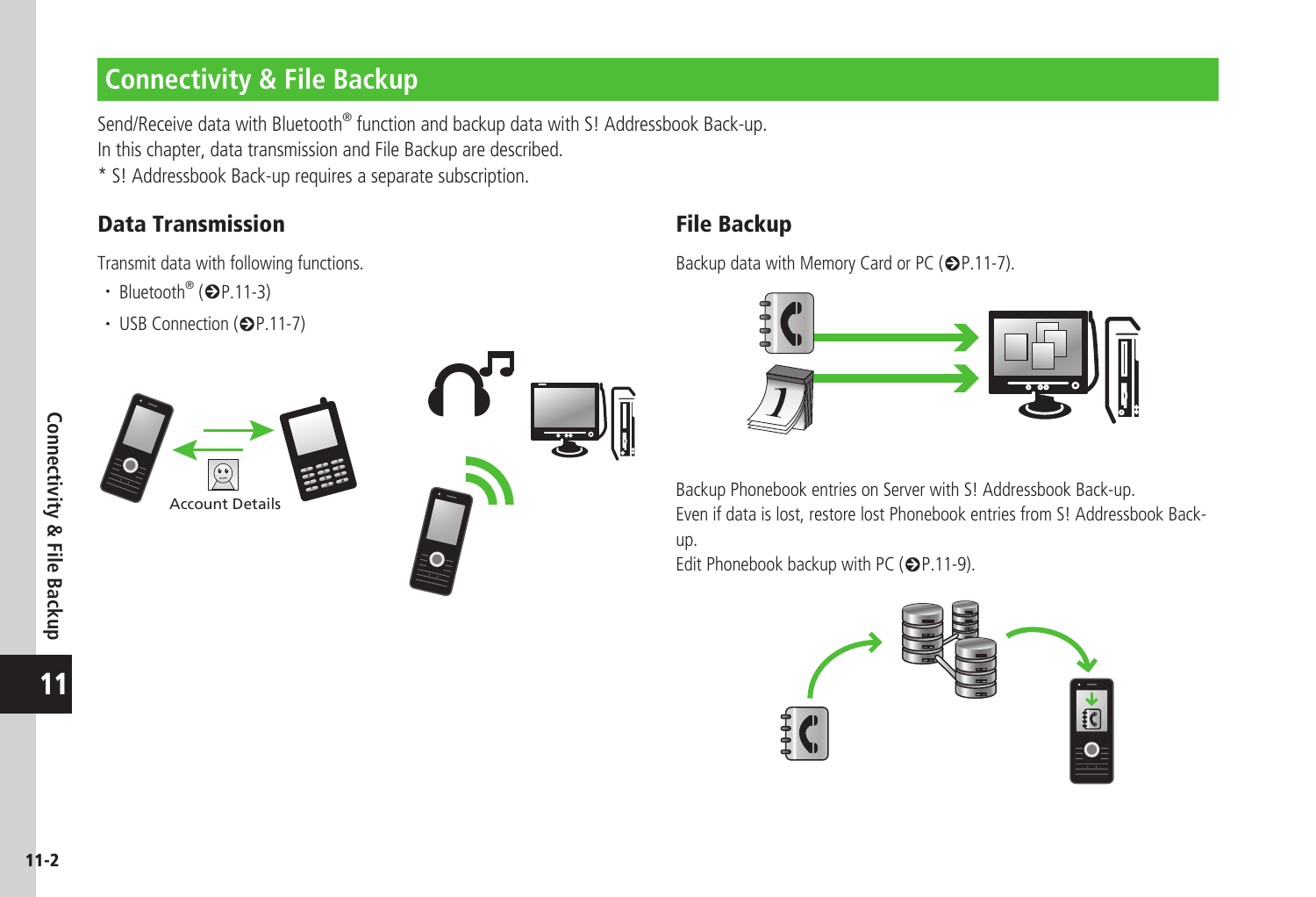# <span id="page-2-0"></span>**Bluetooth**®

Send and receive Phonebook or Calendar entries, Account details, Schedules, Tasks, still images, videos, sound files, music files, and others. Send all Phonebook entries, Calendar, Schedules, Tasks or Bookmarks in a single transfer. Connect Bluetooth® -compatible handsets or other devices to exchange files wirelessly, or handsfree devices for handsfree calling. Connect Bluetooth® -compatible headphones to listen to music. Connect handset to PCs and other devices for Internet access, etc. Bluetooth® transmissions require Bluetooth® compatible devices with the same profiles. See 830SC Bluetooth® specifications below:

| <b>Item</b>                            | <b>Specification</b>                                                                                                                                                                                                                                                                         |
|----------------------------------------|----------------------------------------------------------------------------------------------------------------------------------------------------------------------------------------------------------------------------------------------------------------------------------------------|
| Communication<br>Standard              | Bluetooth <sup>®</sup> Standard Ver.<br>2.0                                                                                                                                                                                                                                                  |
| <b>Applicable Profiles</b>             | Headset<br>Hands-Free<br>Serial Port<br>Dialup Networking<br>File Transfer<br>Object Push<br>Advanced Audio Distribute<br>Audio/Video Remote Control<br>Basic Imaging<br><b>Basic Printing</b><br>Generic Access Profile<br>Service Discovery Protocol<br>Generic Object Exchange<br>Profile |
| Output                                 | Bluetooth® Power Class1                                                                                                                                                                                                                                                                      |
| Communication<br>Distance <sup>2</sup> | Within approximately<br>10 <sub>m</sub>                                                                                                                                                                                                                                                      |
| Frequency Band Used                    | 2.4 GHz                                                                                                                                                                                                                                                                                      |
| Bluetooth <sup>®</sup><br>OD ID        | B015546                                                                                                                                                                                                                                                                                      |

**1** 830SC only supports printing-related equipment. **2** Varies by radio interference and other conditions.

- 830SC may not work with all Bluetooth® devices.
- File transfers may not be available with some Bluetooth® devices. Operations, displays or actions vary by device, even if device meets Bluetooth® standards by interference.
- The 2.4 GHz band used by Bluetooth<sup>®</sup> devices is shared with other devices. Transmission rate or distance may be reduced, or transmissions terminated.
- ・Use of handsfree devices may create noise depending on connected devices or the usage environment.
- 830SC cannot be connected to other devices when connected to Bluetooth<sup>®</sup> headphones while playing media files.
- USB and Bluetooth<sup>®</sup> cannot be used simultaneously.
- Deactivate Bluetooth® before connecting Data Cable.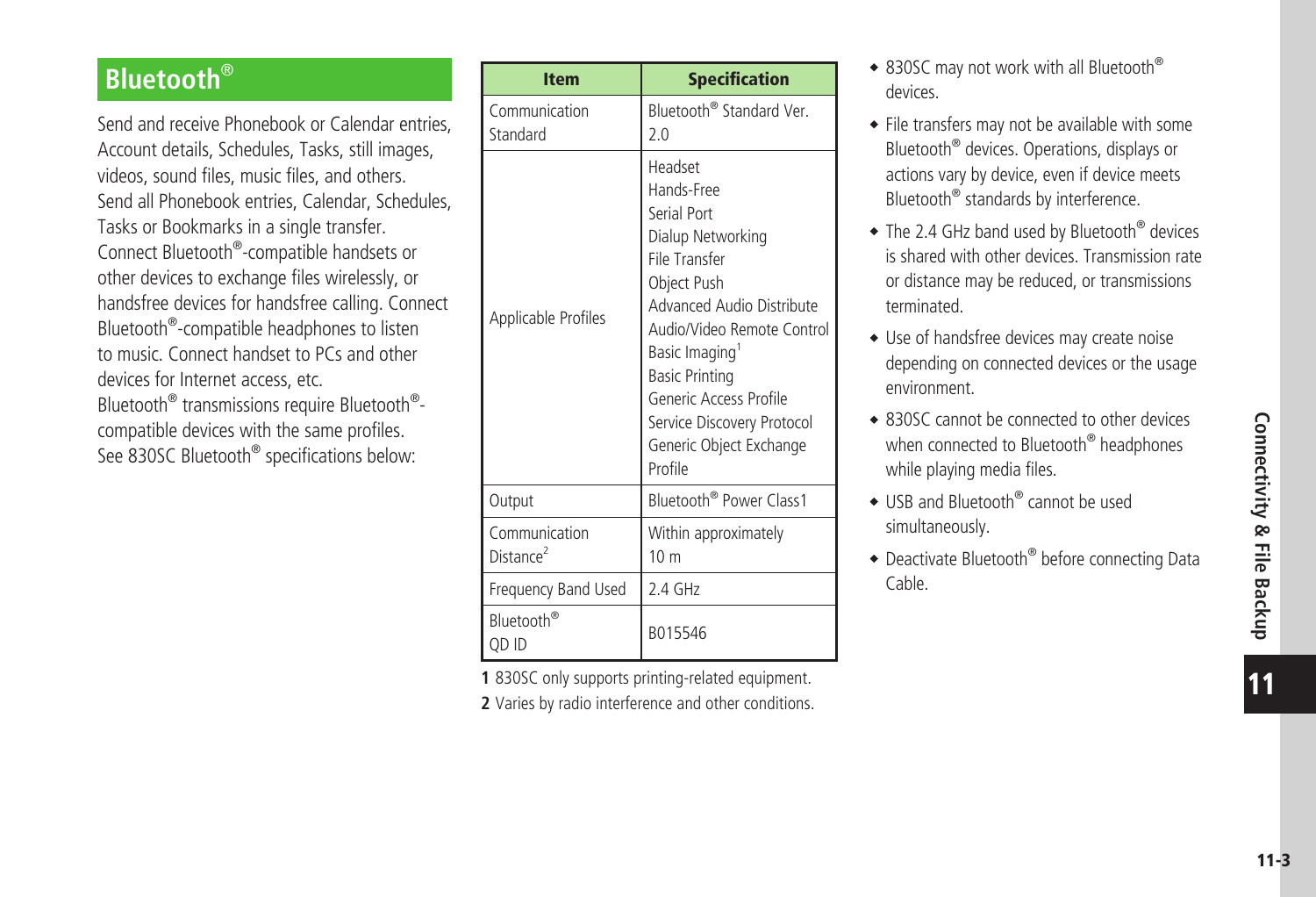# <span id="page-3-0"></span>**Toggling Bluetooth**®

 $\textcircled{\textcircled{\char'42}} \rightarrow$  *Settings*  $\rightarrow$ *Connectivity* → *Bluetooth* → *Bluetooth On/Off*



 $\bullet$  If Bluetooth<sup>®</sup> is active,  $\bullet$  appears at the top of Display. Transfer data or connect compatible devices.

# **Searching for Bluetooth**®  **Devices**

Save Bluetooth® devices to Paired devices list. Up to 10 can be saved. Enter same Authorization Code on both handset and device.

Activate Bluetooth® on device beforehand.

 $\phi$   $\rightarrow$  *Settings*  $\rightarrow$ *Connectivity* → *Bluetooth* → *Search for devices*

Bluetooth 1 Bluetooth On/Off 2 Search for devices 3 Paired devices 4 Bluetooth settings 5 Transfer all Select



# **2** Select Search new devices **field**

- ・If Bluetooth® is *Off*, Choose *Yes*.
- **R** Detected devices are listed, **select device to register**

**Enter Authorization Code (4 to**  $16 \text{ digits}$   $\rightarrow$   $\odot$   $(OK)$ 

# **E** Enter same Authorization **Code on device within 30 seconds**

・After the target device is connected to the handset, look up or get the data stored in that device.

- ・Authorization Code is a 4- to 16-digit password required for transmissions between Bluetooth® devices. When connecting to a handsfree device, enter specified Authorization Code. Authorization Code entry is not required for registered devices.
- If authorization fails, a confirmation appears. Choose *Yes* and repeat from step  $\bullet$ .
- ・If 10 paired devices are already registered, oldest is deleted to make room for the new one. If all are authenticated, memory full confirmation appears.
- ・Paired Devices Indicators



- 
- **Is a** : Others **in the set of the set of the set of the set of the set of the set of the set of the set of the set of the set of the set of the set of the set of the set of the set of the set of the set of the set of the**
- **B**: Handsfree Device/Headset
- If a Bluetooth<sup>®</sup> connection request appears, choose *Yes* and enter specified Authorization Code within 30 seconds. For paired devices, choose *Yes* to establish connection without Authorization Code.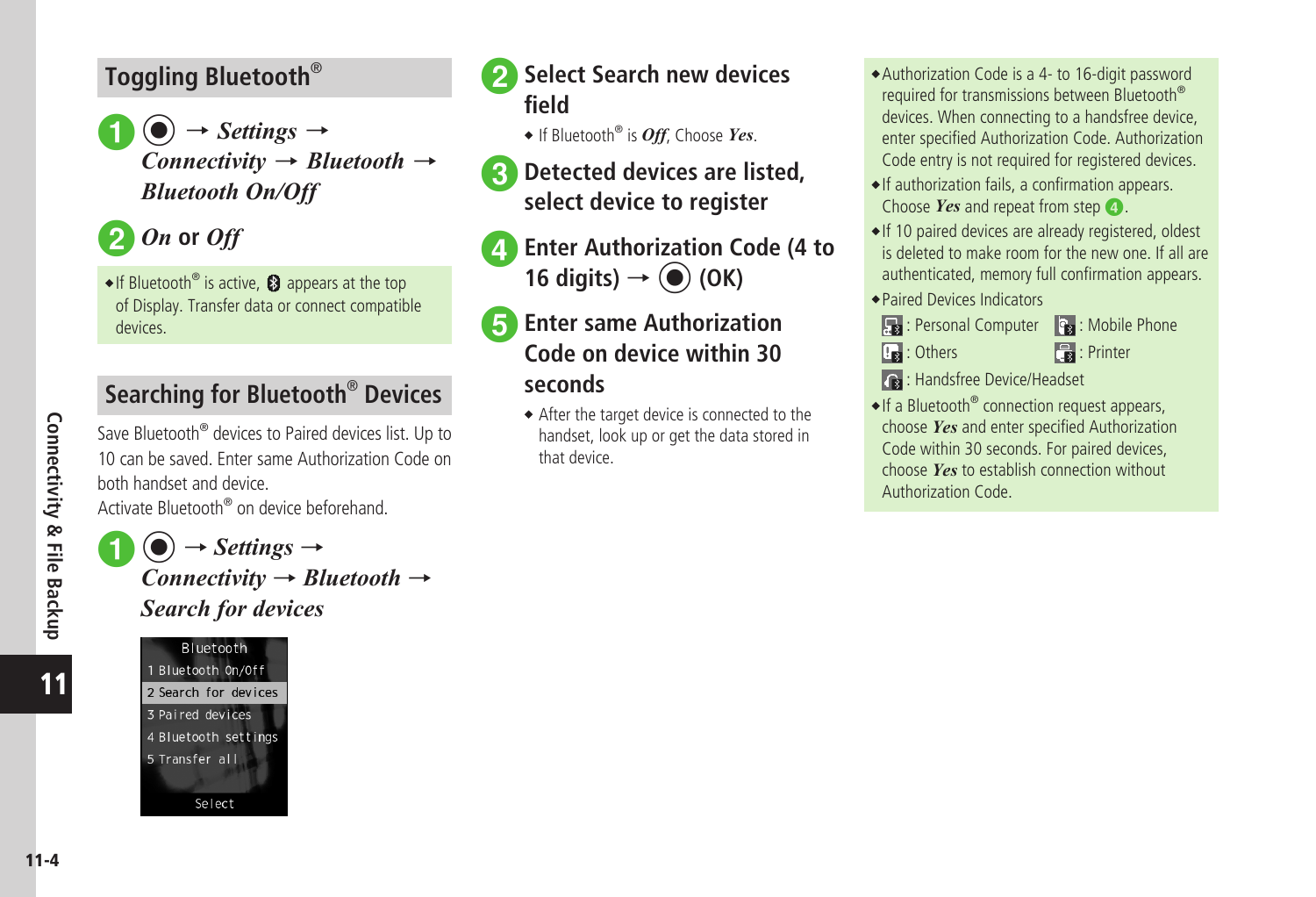11

# <span id="page-4-0"></span>**Browsing Connected Device Files**

Access connected device's shared folders or files. Import or delete files from the other device.

- $\phi$   $\rightarrow$  *Settings*  $\rightarrow$ *Connectivity* → *Bluetooth* → *Paired devices*
- **Select device**
- c**Approve access on source device**

# **Sending Data**

# Sending One by One



# a**Select file and send**

### ■ From Data Folder, Phonebook, Bookmarks, Tasks

In list,  $\boxed{\sim}$   $\rightarrow$  *Send*  $\rightarrow$  *Via Bluetooth*  $\rightarrow$  Check data to send  $\rightarrow \boxed{-7}$  (Send)  $\rightarrow$ when confirmation appears, choose *Yes*

### ■ From schedule of Calendar

In list, highlight an item  $\rightarrow \overline{\setminus -}$   $\rightarrow$ *Send* → *Via Bluetooth*



# **b** Select destination device

- Receiver accepts and transfer begins.
- If device is not registered, register it first.

・Some functions allow sending option from Details or Playback window.

# Transferring All

 $\textcircled{\textcircled{\char'42}} \rightarrow$  *Settings*  $\rightarrow$ *Connectivity* → *Bluetooth* → *Transfer all*

**b** Select destination device → **Enter Phone Password** → c **(OK)**

• If device is not registered, register it first.

### c*Phonebook***,** *Calendar/Tasks***, or** *Bookmarks*

・When Phonebook is selected to transfer image data, choose *Yes*.

# **Receiving Data**

# Receiving One by One

After sender approves connection, file transfer begins and received file is saved.

- $\textcircled{\textcircled{\char'42}} \rightarrow$  *Settings*  $\rightarrow$ *Connectivity* → *Bluetooth* → *Bluetooth On/Off* → *On*
- ・Handset is set in Standby mode to receive data. Begin sending files from sender device.
- b**Transfer confirmation appears, choose** *Yes*
- 

# c**Received confirmation appears, choose** *Yes*

・Save received pictogram files to *Pictures* or *My Pictograms*.

・Received folders are saved to *Other documents*.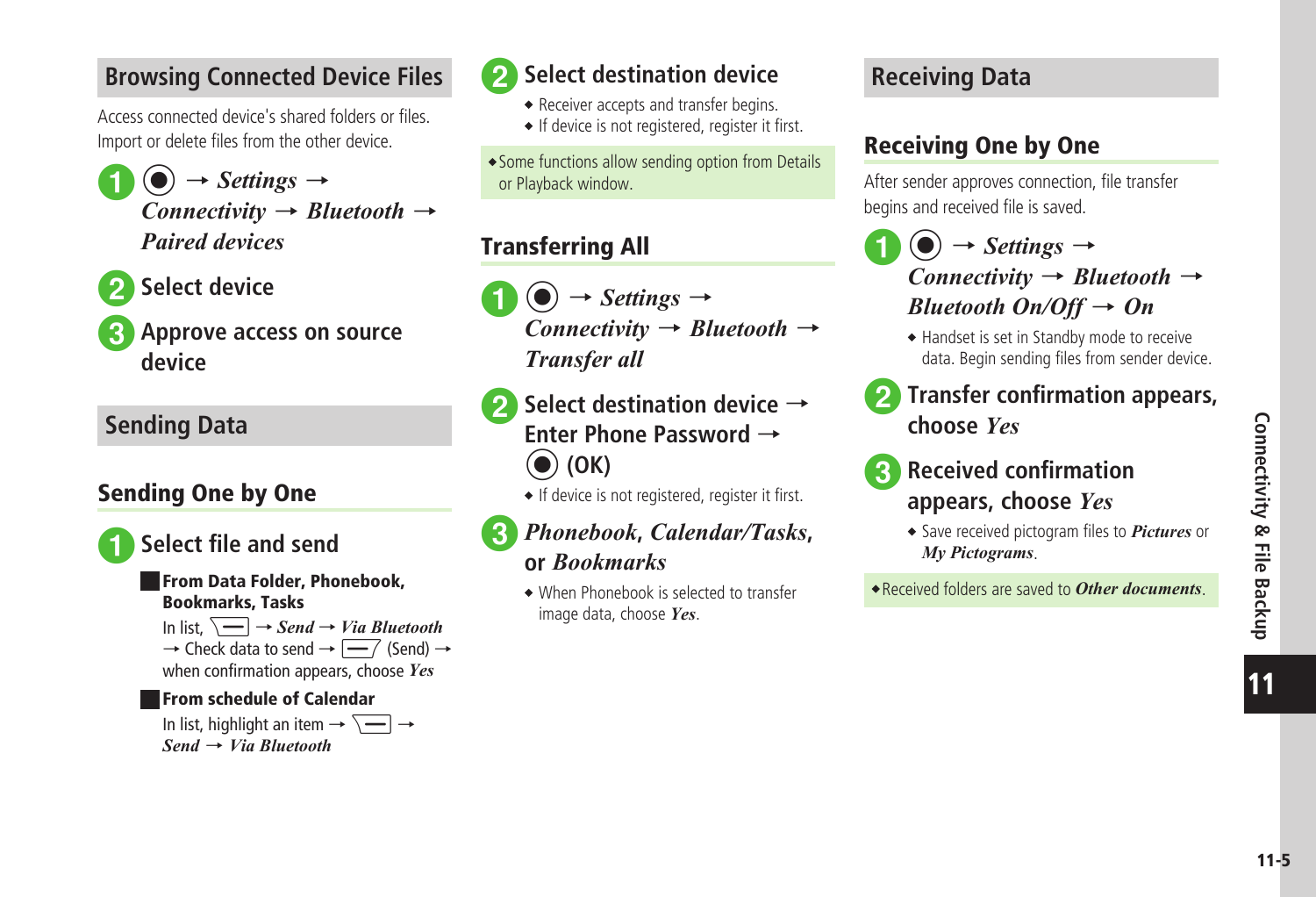### <span id="page-5-0"></span>Receiving All

- $\rightarrow$  *Settings*  $\rightarrow$ *Connectivity* → *Bluetooth* → *Bluetooth On/Off* → *On*
	- Handset is set in Standby mode to receive data. Begin sending files from sender device.
- b**Connection confirmation appears, choose** *Yes*



# **Select a saving method**

### ■ To add new data

*Add*

### ■ To delete all to overwrite data

- $$ Password  $\rightarrow$  ( $\bullet$ ) (OK)
- ・When receiving phonebook entries, all entries except Account Details are deleted. When receiving Account Details, all data except the phone number is overwritten.
- Press  $\sqrt{\phantom{a}}$  (Cancel) to cancel the reception.
- Press  $\boxed{\neg \neg \neg}$  to terminate data reception.

# **A/V Headset**

Connect Bluetooth® -compatible headphones to listen to music.

# a**Activate Media Player**

 $\sqrt{-}$   $\rightarrow$  *Transfer to A/V headset*

# **Select destination device**

・When no device is registered, search and register new device.

・To switch sound output from headphone to handset while playing music or movie, press  $\equiv \rightarrow$  *Phone.* 

### **Advanced**

- 1. Advanced Settings **P.11-11**
- Searching Devices by Type
- Canceling Connecting Device
- Viewing connected device
- Editing Name of Paired Device
- Authorizing Paired Device
- Deleting Connected Device
- Viewing Paired Device Details

### **K** Settings

- Activate or cancel Bluetooth<sup>®</sup> functions (L<sup>2</sup>P.12-21)
- Search for a new Bluetooth<sup>®</sup> device (L<sup>2</sup>P.12-21)
- View folder on connected device (re P.12-21)
- $\bullet$  Search/save from Bluetooth<sup>®</sup> devices ( $\circled{r}$ P.12-21)
- Adjust Handsfree setting (re P.12-21)
- Set Secure mode (ra P.12-21)
- Set Answering mode (r<sup>2</sup>P.12-21)
- Edit handset name ( $\mathbb{CP}$ P.12-21)
- Confirm handset device address ( $\mathbb{R}$ P.12-21)
- $\bullet$  Confirm available Bluetooth® functions ( $\circled{r}$ P.12-21)

11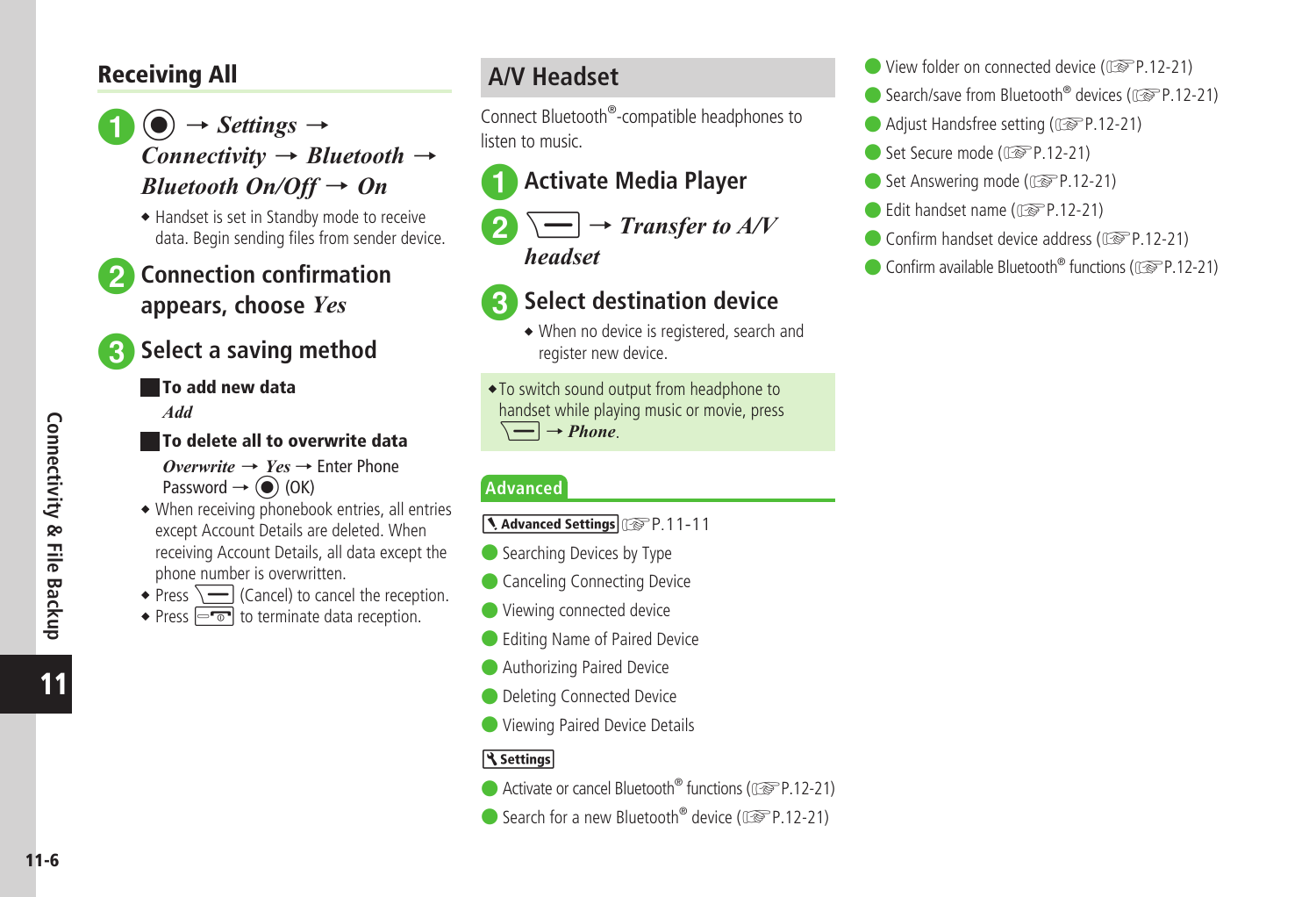11

# <span id="page-6-0"></span>**USB Connection**

Connect handset to a PC to transfer files between devices.

Handset supports USB 1.1.

Install Samsung New PC Studio and USB driver first. For installation instructions, PC operating environment, etc., access SAMSUNG website (http://jp.samsungmobile.com/pc/ lineup/830download.html).

# **USB Connection**

The following operations are available:

- Transfer handset Data folder files by PC operation
- ・ Import PC files and save to *Data Folder*
- ・Perform Packet Communications

### **Note**

・To access to the Internet through PC or PDA connection (Mobile data communication), a large volume of packet communication is required in short period that will apply for high packet communication charge. Please pay attention on communication fee when using mobile data communication.

# **Memory Card Backup**

Back up Phonebook entries, etc. to Memory Card (Package backup). Restore backed up items as required (Package restoration).

- ・Restore from Backup in case of accidental data loss.
- Backups are saved by type (transfer date is file name).
- ・Available Backup types
	- **-**Phonebook
	- **-**Calendar
	- **-**Tasks
	- **-**Content Key
- **-**Bookmarks

・ Use Backup to save files, share information between Memory Card-compatible handsets, or move files to a newly purchased handset.

# **Backup Precautions**

- Not available when battery is low.
- ・During backup or restoration, handset transmissions are not available (receiving is unavailable, too).
- Some files cannot be backed up. Some backed up files may not be usable on other SoftBank handsets or PCs, etc.
- ・Backup may fail if handset/Memory Card memory is too low.
- ・Handset holds up to 200 Schedule/Tasks entries. When 200 entries are restored from Memory Card, a confirmation appears and excess is not saved.
- ・Yahoo! Keitai, PC Site Browser bookmarks are backed up.
- ・If a backed up bookmark is large it may not be restorable.
- Some images set to Phonebook entries may not be transferred because of size.
- ・Backup data saved on Memory Card is not accessible on handset until restored from Memory Card.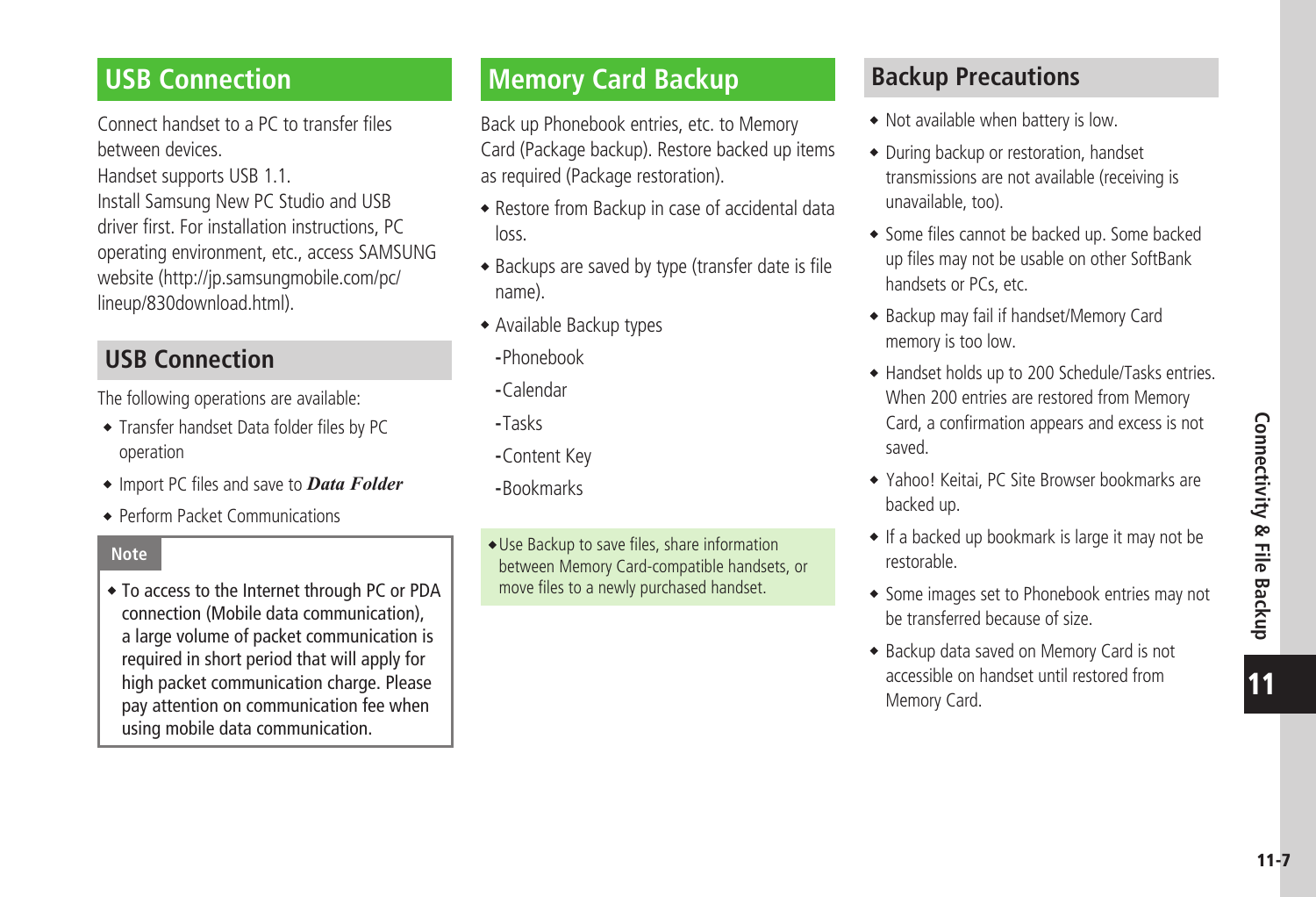- <span id="page-7-0"></span>・When backing up Content Keys, note the following:
	- Backup file can hold only one Content Key at a time. To backup another Content Key, a confirmation appears and the previous backup file is overwritten (To keep the previously backed up files, restore the Content Key to handset from Memory Card and then perform backup again).
	- Backing up a file containing a Content Key to Memory Card moves Content Key from handset to Memory Card making the file inaccessible.
	- Restoring a file with a Content Key to handset adds the Content Key to handset without overwriting any existing Content Keys on handset.





- b*Backup* <sup>→</sup> *Yes*
- c**Enter Phone Password** <sup>→</sup> c **(OK)**
- d*Phonebook***,** *Calendar***,** *Tasks***,**  *Contents keys***, or** *Bookmarks*
- **E** Confirmation appears, choose *Yes*
	- Select  $\sqrt{ }$  (Cancel) to cancel backup.
	- If Content Key backup file already exists, an overwrite confirmation appears. Press  $\leftarrow$  / (Yes) to overwrite the file.

# **Loading from Memory Card**

- $\left( \bullet \right) \rightarrow$  *Settings*  $\rightarrow$  *Memory settings* → *Memory card*
- $Res<sub>0</sub>$  *Restore*  $\rightarrow$  *Yes*
- **Enter Phone Password →** c **(OK)**
- d*Phonebook***,** *Calendar***,** *Tasks***,**  *Contents keys***, or** *Bookmarks*

# **h** Select a file

• To delete backup file, press  $\sqrt{\phantom{a}}$  (Delete) and choose *Yes*.



### f*Add* **or** *Overwrite*

• Press  $\sqrt{ }$  (Cancel) to cancel restoration.

### **Advanced**

### **Settings**

- Backup Memory ( $\circled{r}$ P.12-22)
- Restore Memory ( $\circled{r}$ P.12-22)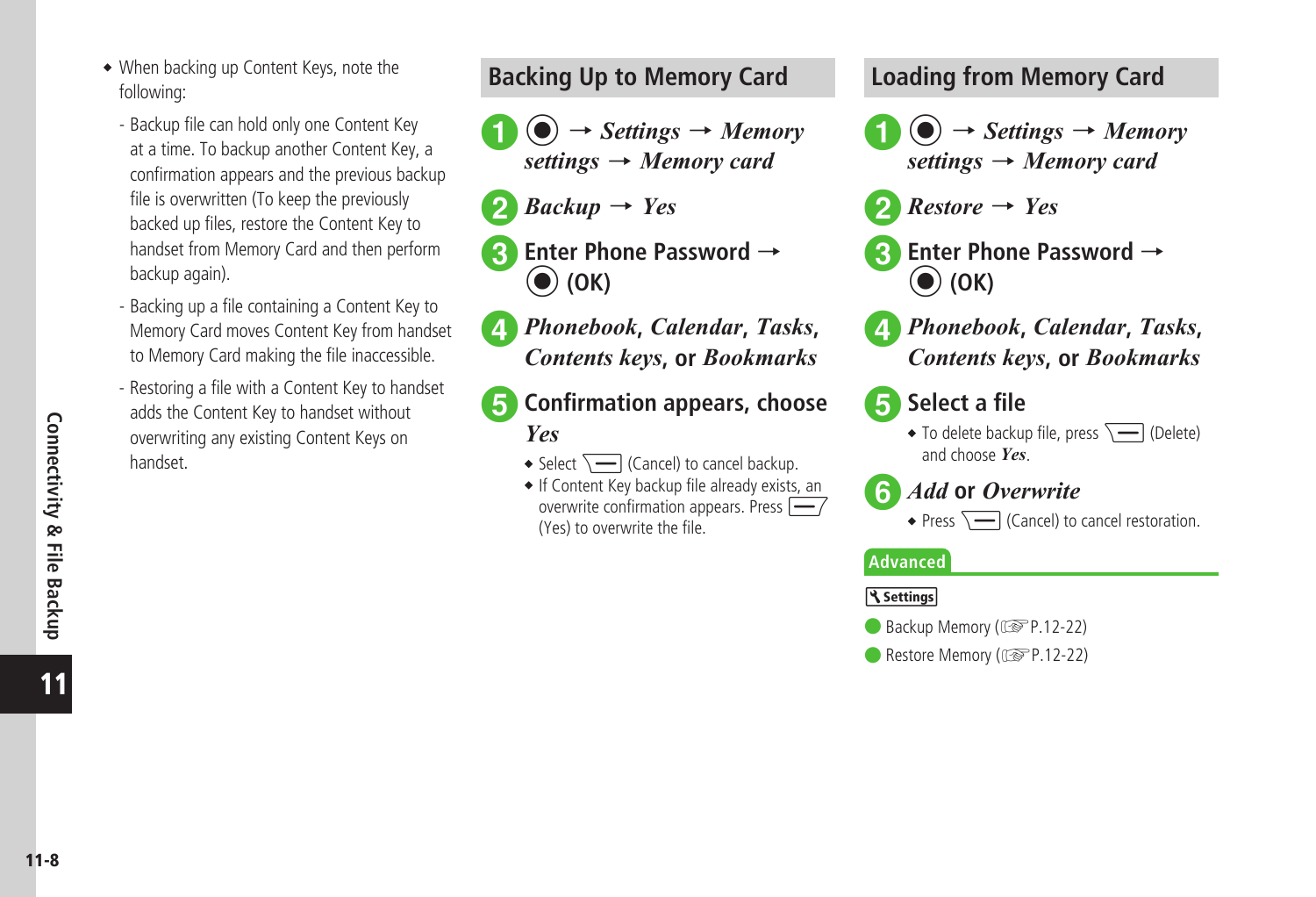# <span id="page-8-0"></span>**S! Addressbook Back-up (SAB)**

Backup handset Phonebook entries on Server or synchronize handset Phonebook entries with SAB. Restore lost handset Phonebook entries from SAB.



- SAB requires a separate subscription (charged).
- If you should change handsets, select an SAB compatible handset to take over SAB entries.
- After an application, when Network Information is retrieved\*, *Auto Sync* will be *On* automatically. After editing phonebook, backup will start automatically.
- ・Even after *Auto Sync* is set to *Off*, if Network Information is retrieved *Auto Sync* will be initialized and set to *On*.
- ・ Confirm *Auto sync* is set to *Off* after canceling the service.
- **\*** *Auto Sync Sync mode* will be set to *Synchronize*. Auto Sync starts about 10 minutes after editing phonebook.

### **Note**

- ・Packet Communication fees apply to connections between handset and SAB (Backup, Restore, or Synchronize).
- The following items cannot be synchronized with SAB; using Restore for these items will delete them from handset:
	- Picture
	- Ringtone settings, Vibration settings (Voice Call or Messages)
	- Blood type
	- Hobby
- Select backup/restore timing and sync mode carefully to avoid accidental deletion of entries.
	- Delete all handset entries then select *Synchronize*, *Sync from client* or *Back up* to delete all SAB entries.
	- Delete all SAB entries then select *Synchronize*, *Sync from server* or *Restore* to delete all handset entries.
- If number of entry items savable on handset varies from SAB, synchronization will reflect lower number.
- ・When SAB service is canceled, Phonebook entries on Server are deleted.

Available synchronization modes are as follows.

| <b>Sync Mode</b> | <b>Description</b>                                                                                                            |
|------------------|-------------------------------------------------------------------------------------------------------------------------------|
| Synchronize      | Backs up handset entries<br>and updates SAB.                                                                                  |
| Sync from client | Backs up updated handset<br>entries <sup>2</sup>                                                                              |
| Sync from server | Downloads updated SAB<br>entries to handset <sup>3</sup>                                                                      |
| Backup           | Deletes SAB entries and<br>uploads handset entries. <sup>4</sup>                                                              |
| Restore          | Deletes all handset entries<br>and downloads SAB entries<br>to handset (up to 830SC<br>limit) last edited first. <sup>5</sup> |

- **1** If handset Phonebook entry and SAB entry item are both updated, SAB entry item takes priority.
- **2** Phonebook update information on Server is not applied to the one on handset.
- **3** Phonebook update information of handset is not applied to the one on Server.
- **4** Be careful that all Phonebook entries on Server are deleted.
- **5** Be careful that all Phonebook entries of handset are deleted.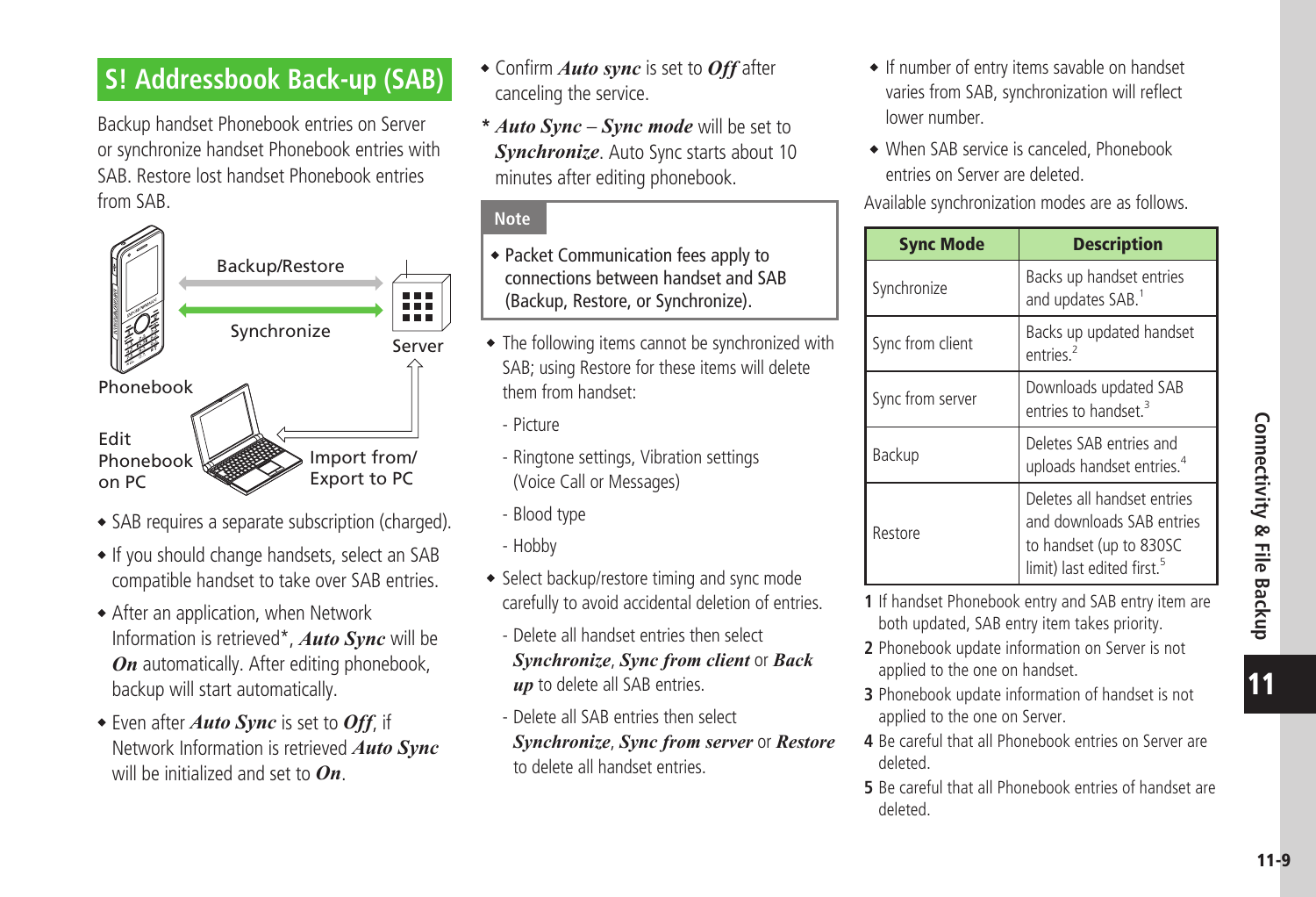11-10**Connectivity & File Backup** Connectivity & File Backup

11

<span id="page-9-0"></span>・*Slow sync* is performed regardless of Sync mode setting when using SAB for the first time or the last synch was not completed correctly by canceling, etc. *Slow sync* works the same way as *Synchronize*. View synchronization type in Sync log to see if *Slow sync* was performed.

# **Synchronizing Phonebook**

Connect to Phonebook managed on Server and synchronize it with handset Phonebook entries.

 $\phi$   $\rightarrow$  *Phonebook*  $\rightarrow$  *S! Addressbook Back-up* → *Start* 

*sync*

**D** Enter Phone Password → c **(OK)**

c*Synchronize***,** *Sync from client***,** *Sync from server***,** *Backup***, or**   $Restore \rightarrow Yes \rightarrow (\bullet) (OK)$ 

### **Note**

• Starting synchronization connects to network. Packet Communication charges apply. Network connection is automatically disconnected when the synchronization ends.

# **Synchronizing Phonebook Automatically**

Setting *Auto sync* to *On* requires Set frequency and Sync mode settings.

### Setting Auto Sync

 $\bigodot$   $\rightarrow$  *Phonebook*  $\rightarrow$ *S! Addressbook Back-up* → *Auto sync settings* → **Enter Phone Password**  $\rightarrow$  **(** $\bullet$ **) (OK)** 

**2**  $On\text{/}Off \rightarrow On \rightarrow \textcircled{\textcircled{\textbullet}}$  (OK)

- **3** Set frequency
- **d** Select setting
	- To back up once a month *Every month*  $\rightarrow$  Enter date  $\rightarrow$  Enter time
	- To back up once a week

*Every week*  $\rightarrow$  Select day of the week  $\rightarrow$ Enter time

■ To back up 10 minutes after editing Phonebook entries

*Every editing (after 10 min)*

### **E** Sync mode

f*Synchronize***,** *Sync from client***,** *Sync from server***,** *Backup***, or**   $Restore \rightarrow (\bullet)$  (OK)

・To cancel *Auto Sync*, set *Off* under *On/Off* in Step  $\mathbf{2}$ .

### **Advanced**

1. Advanced Settings **P.11-12**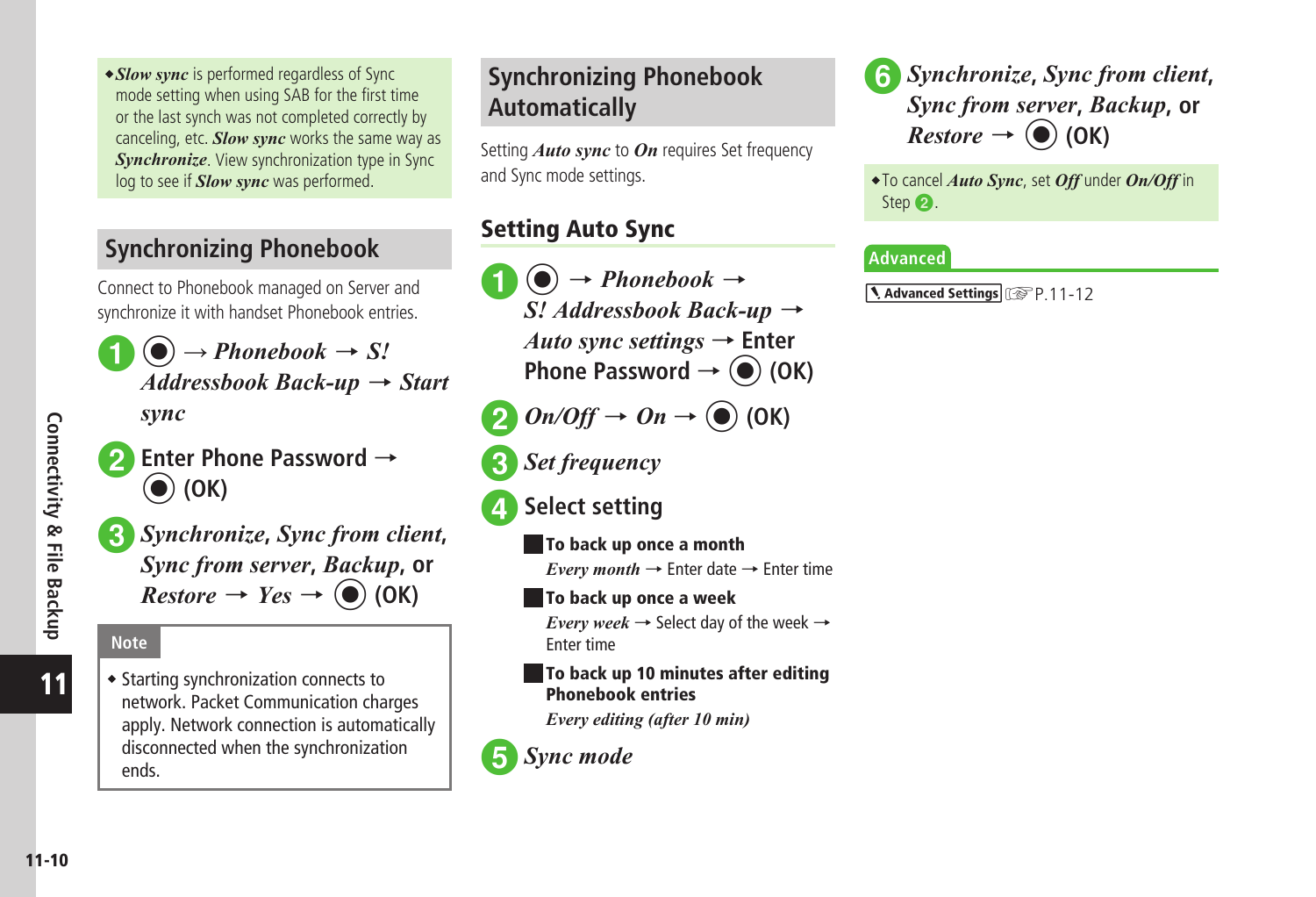# <span id="page-10-0"></span>**Advanced Settings Bluetooth**®  **Settings**

### Searching Devices by Type

 $\left( \bigcirc \right) \rightarrow$  *Settings*  $\rightarrow$  *Connectivity*  $\rightarrow$  *Bluetooth* → *Search for devices* → Highlight Search new devices field  $\rightarrow \overline{\setminus -}$   $\rightarrow$  *Search setting*  $\rightarrow$ Select search method

・Available items are *All*, *Headset*, *Mobile phone*, *PC/PDA*, *Printer* or *Device address*. When selecting *Device address*, enter an address.

### Canceling Connecting Device

 $\langle \bullet \rangle \rightarrow$  *Settings*  $\rightarrow$  *Connectivity*  $\rightarrow$  *Bluetooth*  $\rightarrow$ *Paired devices*  $\rightarrow$  Highlight a connected device  $\rightarrow \Box \rightarrow Disconnect$ 

### Viewing connected device

 $\left( \widehat{\bullet} \right) \rightarrow$  *Settings*  $\rightarrow$  *Connectivity*  $\rightarrow$  *Bluetooth*  $\rightarrow$  *Paired devices*  $\rightarrow$  Highlight device to view  $\rightarrow \Box \rightarrow$  *Browser device*  $\rightarrow$  Authenticate connection on device

### Acquiring Connected Device Data

 $\langle \bullet \rangle \rightarrow$  *Settings*  $\rightarrow$  *Connectivity*  $\rightarrow$  *Bluetooth*  $\rightarrow$  *Paired devices*  $\rightarrow$  Highlight device to view  $\rightarrow \Box \rightarrow$  *Browser device*  $\rightarrow$  Authenticate connection on device

### ■ To acquire a file

Select a file location  $\rightarrow$  Highlight a file to get  $\rightarrow$  $\left(\bullet\right)$  (Get)

### ■ To acquire multiple files

Select a file location  $\rightarrow \overline{\setminus -}$   $\rightarrow$  *Get*  $\rightarrow$ *Multiple*  $\rightarrow$  Check a file to get  $\rightarrow \boxed{\rightarrow}$  (Get)

### ■ To acquire all files

Select a file location  $\rightarrow \Box \rightarrow Get \rightarrow All$ 

■ To acquire a folder Highlight folder to get  $\rightarrow \overline{\setminus -}$   $\rightarrow$  *Get* 

### Deleting Data on Connected Device

 $\left(\bullet\right) \rightarrow$  *Settings*  $\rightarrow$  *Connectivity*  $\rightarrow$  *Bluetooth*  $\rightarrow$  *Paired devices*  $\rightarrow$  Highlight device to view →o→ *Browser device* → Authenticate connection on device → Select a file location

### ■ To delete a file

Highlight a file to delete  $\rightarrow \overline{\setminus -}$   $\rightarrow$  *Delete*  $\rightarrow$ *Selected* → *Yes*

### ■ To delete multiple files

Highlight a file to delete  $\rightarrow \Box \rightarrow$  *Delete*  $\rightarrow$  $\textit{Multiple} \rightarrow \textit{Yes} \rightarrow \text{Check} \text{ files to delete} \rightarrow$  $\overline{-7}$  (Delete)

### ■ To delete all files

Highlight a file to delete  $\rightarrow \overline{\setminus} \rightarrow$  *Delete*  $\rightarrow$ *All* → *Yes*

### Editing Name of Paired Device

 $\phi$   $\rightarrow$  *Settings*  $\rightarrow$  *Connectivity*  $\rightarrow$  *Bluetooth* → *Paired devices* → Highlight device for device name change  $\rightarrow \overline{\setminus -}$   $\rightarrow$  *Rename*  $\rightarrow$ Edit device name

### Authorizing Paired Device

 $\left( \widehat{\bullet} \right) \rightarrow$  *Settings*  $\rightarrow$  *Connectivity*  $\rightarrow$  *Bluetooth* → *Paired devices* → Highlight device for authentication setting  $\rightarrow \overline{\setminus -}$   $\rightarrow$  *Authorize device* or *Unauthorize device*

• After *Authorize device* is set, the setting changes to *Unauthorized device*.

### Deleting Connected Device

 $\left(\bullet\right) \rightarrow$  *Settings*  $\rightarrow$  *Connectivity*  $\rightarrow$  *Bluetooth* → *Paired devices*

### ■ To delete an item

Highlight a device name to delete  $\rightarrow \overline{\setminus -}$   $\rightarrow$  $Delete \rightarrow Selected \rightarrow Yes$ 

# ■ To delete all items

 $\sqrt{-}$   $\rightarrow$  *Delete*  $\rightarrow$  *All*  $\rightarrow$  Enter phone Password  $\rightarrow$  ( $\bullet$ ) (OK)  $\rightarrow$  *Yes* 

### Viewing Paired Device Details